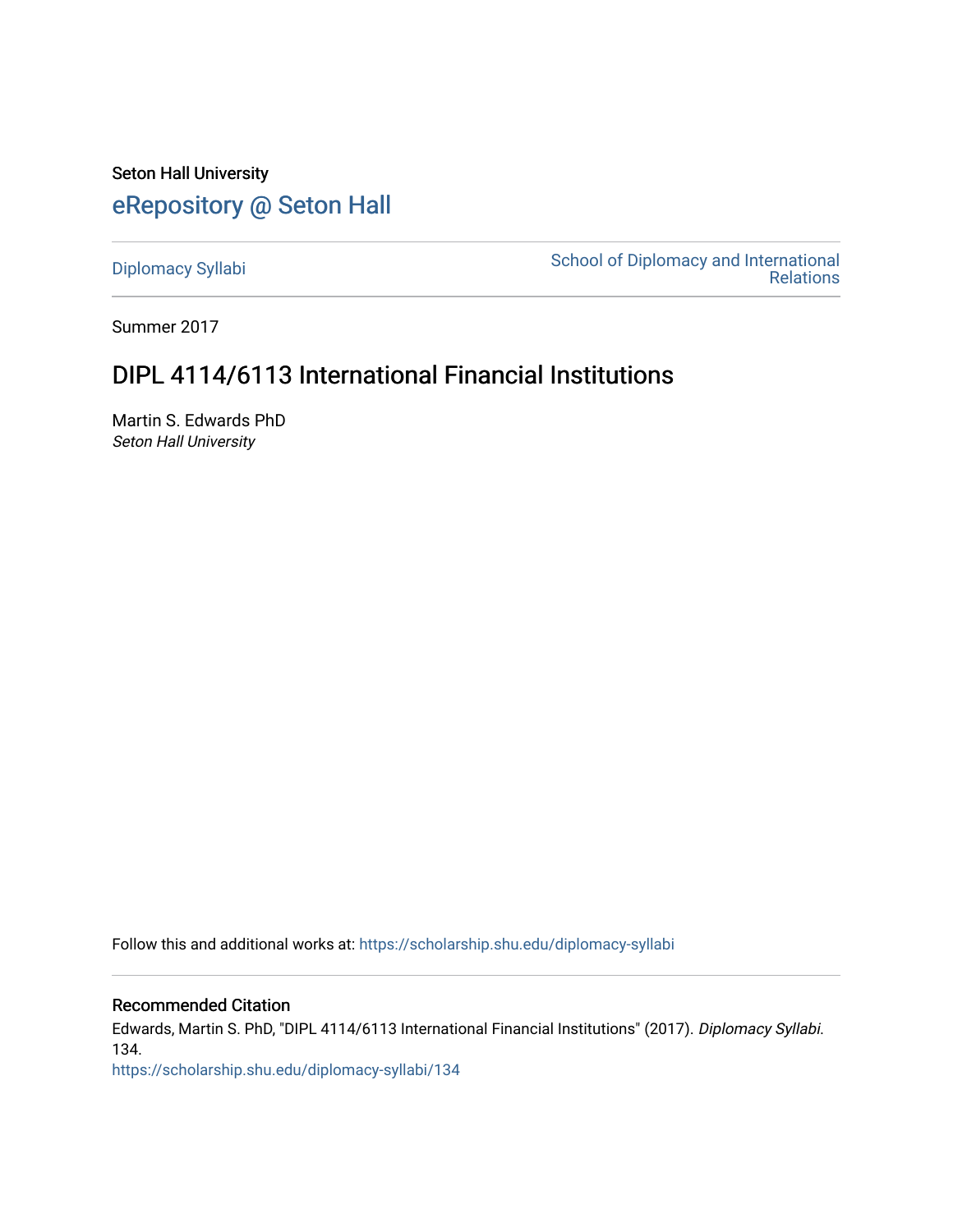

# **International Financial Institutions**

DIPL 4114 / 6113 Summer 2017

# **Instructor Information**

Instructor: Prof. Martin S. Edwards Office: 106 McQuaid Hall Office Hours: Monday 10-12 or 3-5 and by appointment Phone: 973-275-2507 Email: martin.edwards@shu.edu Skype Name: martin.s.edwards

# **Course Description**

This class analyzes the dynamics of international finance through the studying the structure and work of the international financial institutions. It covers the basics of the international financial system and explores the potential for international cooperation in the field of development.

# **Course Objectives**

At the end of this course, students will be able to:

- Explain the rationale for creating international organizations and distinguish between the functions of the IMF and World Bank
- Describe how the influence of the IMF and World Bank differs across country contexts
- Identify how existing empirical studies of the IMF and World Bank contribute to policy debates about them
- Understand some of the challenges that countries face in working with the IMF and World Bank

# **Course Materials**

All readings for the course are available on Blackboard.

# **Prerequisite Information**

There are no prerequisites for this class. Students who have not taken courses in Economics might wish to review the supplementary resources listed for each module. Students should also review the Research Guide developed by Seton Hall Library staff for this course, which is located at [http://library.shu.edu/international-financial-inst-edwards.](http://library.shu.edu/international-financial-inst-edwards) Students who feel they need a refresher on how to use the library can find extremely helpful references materials here: [http://library.shu.edu/how-to-videos.](http://library.shu.edu/how-to-videos)

# **Expectations**

Students are expected to:

Use their Seton Hall email address when emailing the professor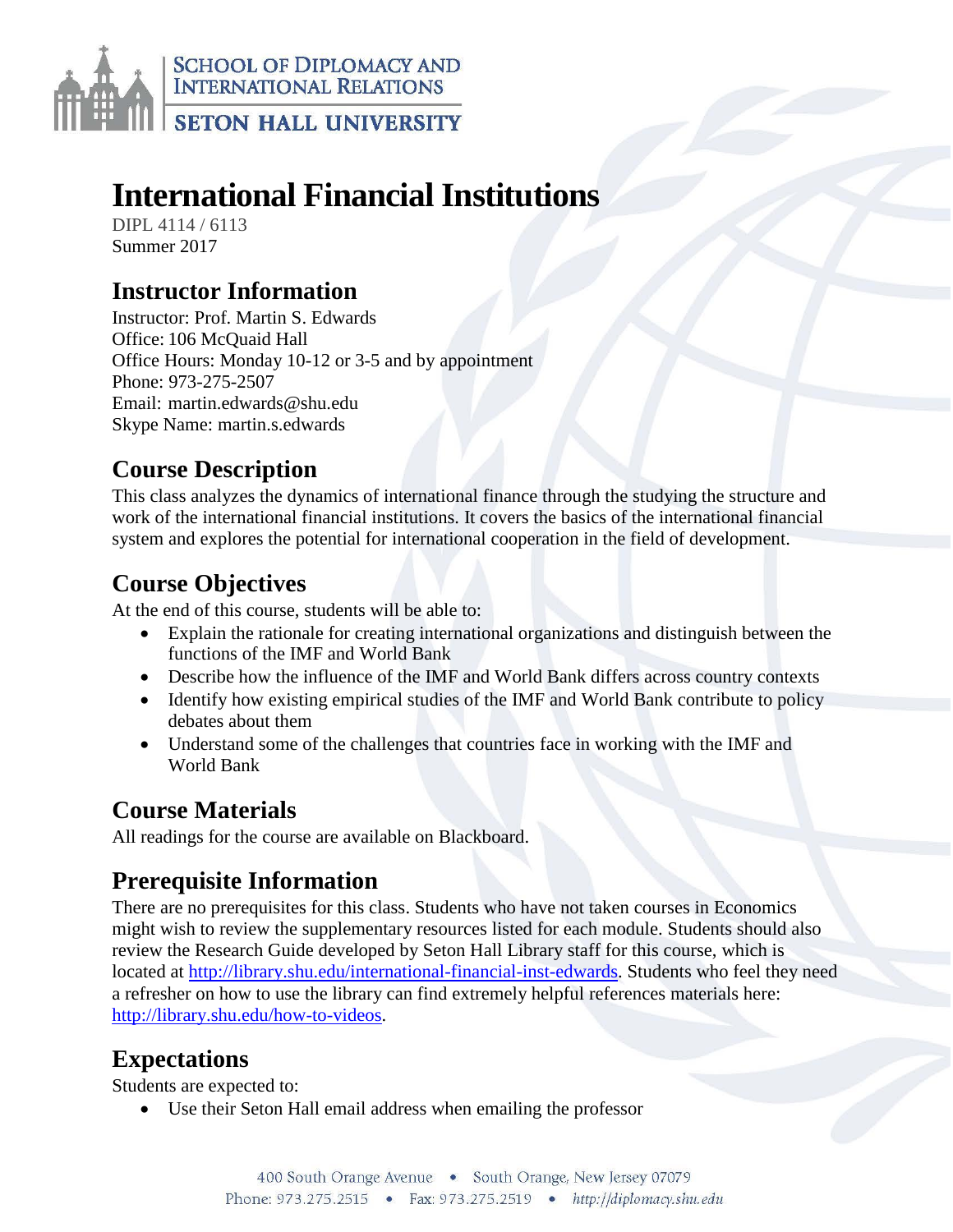- Review the how to get started information located in the course content area
- Introduce yourself to the class during the first week by posting a self-introduction in the appropriate discussion forum
- Interact professionally online with the professor and peers
- Review and follow the course calendar
- Submit assignments by the corresponding deadline

In return, I will:

- Respond to discussion boards, blogs, and journal postings within two days
- Respond to student emails within 24 hours
- Grade assignments within three days of the assignment deadline

# **Grading Policies**

Your grade in this class will be based on the following:

Six Blog Posts (10% of final grade each, for a total of 60%) Six Discussion Board Posts (5% of final grade each, for a total of 30%) Six Discussion Board Replies (1% of final grade each, for a total of 6%) One Meta-Cognitive Introduction Short Paper (4% of final grade)

Specifics on each of these assignments are detailed below. Please note that grading rubrics for all assignments are posted on Blackboard.

| <b>Grade Ranges</b> |                |                      |               |  |
|---------------------|----------------|----------------------|---------------|--|
|                     | $95\% - 100\%$ | $C_{\pm}$            | 77% - 79%     |  |
| А-                  | $90\% - 94\%$  | $\subset$            | 73% - 76%     |  |
| $B+$                | 87% - 89%      | $\mathsf{C}\text{-}$ | 70% - 72%     |  |
|                     | 83% - 86%      | D+                   | $65\% - 69\%$ |  |
|                     | $80\% - 83\%$  |                      | $60\% - 64\%$ |  |
|                     |                |                      | $<$ 59%       |  |

Please note that late work can only be accepted for documentable reasons, and that extra credit is not available.

# **Course Schedule**

This class is divided into six modules. More detail follows below.

|            | <b>Dates</b>               | <b>Assignments</b>                          |  |
|------------|----------------------------|---------------------------------------------|--|
| Module One | Tuesday May $16th$ through | One blog post                               |  |
|            | Saturday May 20th          | One Meta-Cognitive Introduction Short Paper |  |
|            |                            | One discussion board post                   |  |
|            |                            | One discussion board reply                  |  |
| Module Two | Sunday May $21st$ through  | One blog post                               |  |
|            | Friday May 26th            | One discussion board post                   |  |
|            |                            | One discussion board reply                  |  |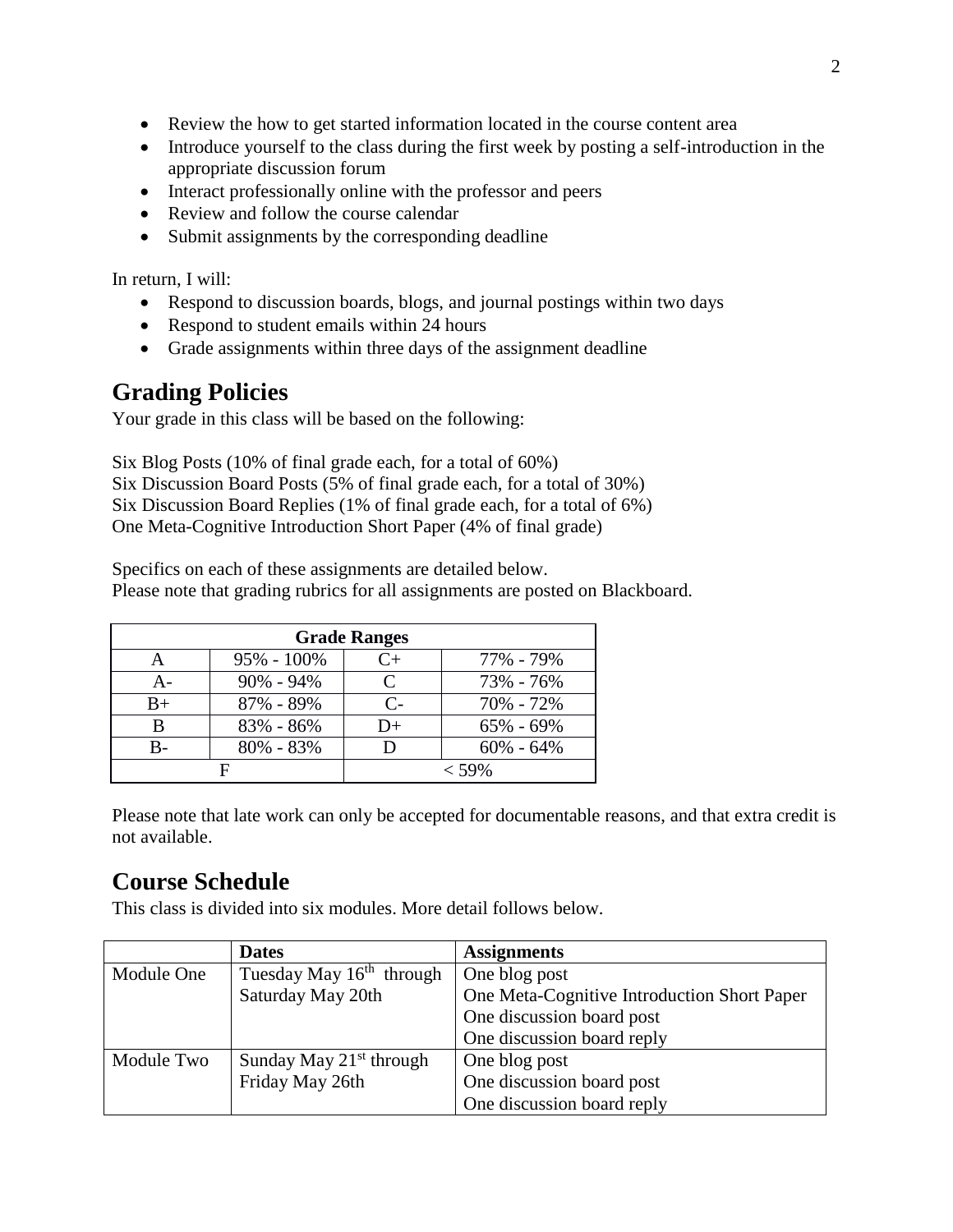| Module Three | Saturday May 26 <sup>th</sup> through  | One blog post              |  |
|--------------|----------------------------------------|----------------------------|--|
|              | Friday June 2nd                        | One discussion board post  |  |
|              |                                        | One discussion board reply |  |
| Module Four  | Saturday June 3 <sup>rd</sup> through  | One blog post              |  |
|              | Thursday June 8 <sup>th</sup>          | One discussion board post  |  |
|              |                                        | One discussion board reply |  |
| Module Five  | Friday June 9 <sup>th</sup> through    | One blog post              |  |
|              | Wednesday June 14th                    | One discussion board post  |  |
|              |                                        | One discussion board reply |  |
| Module Six   | Thursday June 15 <sup>th</sup> through | One blog post              |  |
|              | Wednesday June 20 <sup>th</sup>        | One discussion board post  |  |
|              |                                        | One discussion board reply |  |

# **Module One – Introduction and Background (May 16 – May 20)**

### **Learning Objectives:**

- Explain the rationale for creating international organizations
- Summarize rival explanations for where the autonomy of international organizations comes from
- Distinguish between the functions of the IMF and World Bank
- Summarize issues facing US policy makers in dealing with the IMF and World Bank

### **Required Readings:**

- Ngaire Woods *The Globalizers: The IMF, the World Bank, and their Borrowers* (Ithaca: Cornell University Press, 2006), pp. 15-38.
- Kenneth Abbott and Duncan Snidal. 1998. Why States Act Through Formal International Organizations *Journal of Conflict Resolution* 42(1):3-32.
- Michael Barnett and Martha Finnemore. 1999. The Power, Politics, and Pathologies of International Organizations *International Organization* 53(4):699-732.
- U.S. Congressional Research Service. International Monetary Fund: Background and Issues for Congress. (R42019; July 17, 2014), by Martin A. Weiss.
- U.S. Congressional Research Service. Multilateral Development Banks: How the United States Makes and Implements Policy. (R41537; April 29, 2014), by Rebecca M. Nelson and Martin A. Weiss.

### **Supplemental Readings:**

- Review the following links under the "About the IMF" section of the IMF website [\(http://www.imf.org/external/about.htm\)](http://www.imf.org/external/about.htm)
	- o The IMF at a Glance
	- o Fast Facts
	- o Our Work
	- o Organization and Finances
	- o Governance
	- o History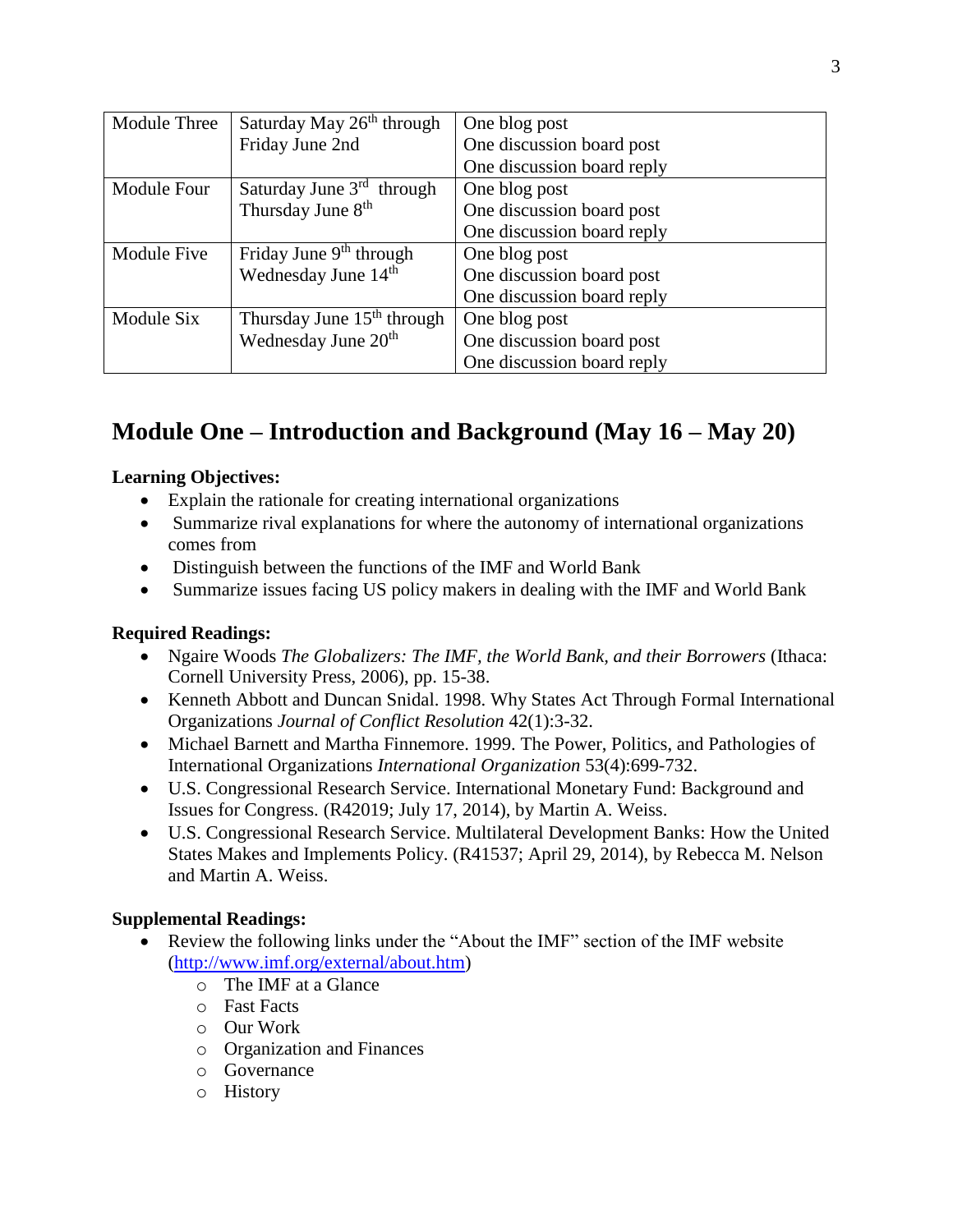- Review the following links under the "About the World Bank" section of the World Bank website [\(http://www.worldbank.org/en/about\)](http://www.worldbank.org/en/about)
	- o What We Do
	- o Organization
	- o History
- Students wanting further economics background can consult the following economics reference e-books available from the University Library:
	- o Rhona C. Free *21st Century Economics: A Reference Handbook*. London: SAGE, 2010. Internet resource.<http://setonhall.worldcat.org/oclc/828869694>
	- o Frederick F. Wherry *The Sage Encyclopedia of Economics and Society*. London: SAGE, 2015. Internet resource.<http://setonhall.worldcat.org/oclc/936331906>
	- o You should also review the Research Guide developed by Seton Hall Library staff for this course:<http://library.shu.edu/international-financial-inst-edwards>

#### **Module One Assignments:**

- 1) Introductory blog post (Due by Wednesday May 17 at 5pm)
	- a. Introduce yourself to me and to your colleagues in a short blog post of about 200 words. Be sure to cover the following questions:
		- i. Tell us your background: Where are you from? Where do you call home?
		- ii. What drew you to the School of Diplomacy?
		- iii. What are your interests in this subject of the course?
		- iv. What do you hope to do after graduation?
		- v. If you have taken an online course before, do you have any tips for other students?
- 2) Meta-Cognitive Introduction Short Paper (Due by upload to Prof Edwards by Thursday May  $18<sup>th</sup>$  at 5pm)
	- a. Introduce yourself to Prof Edwards by telling me how you learn. In an essay of no more than two pages (double-spaced, 12 point font, 1" margins), please answer the following questions. You will need to upload this paper to Blackboard, as it is not public:
		- i. What do I want to get out of this course?
		- ii. What do I need to do to achieve my goal?
		- iii. What are the barriers that I often create that diminish my learning, and how can I change these behaviors?
		- iv. How will I respond if I start to struggle in this course?
		- v. If you have taken an online course before, please let me know.
- 3) Discussion Board Posts and Replies (Post due by Thursday May 18<sup>th</sup> at 5pm; Reply due by Friday May  $19<sup>th</sup>$  at 5pm)
	- a. There will be a number of questions on the discussion board derived from the readings for this module. Please make a POST answering one of the questions in an entry of  $200-300$  words by Thursday May  $18<sup>th</sup>$  at 5pm. Please also make a REPLY to one of your colleagues' posts in an entry of 100-150 words by Friday May  $19<sup>th</sup>$  at 5pm.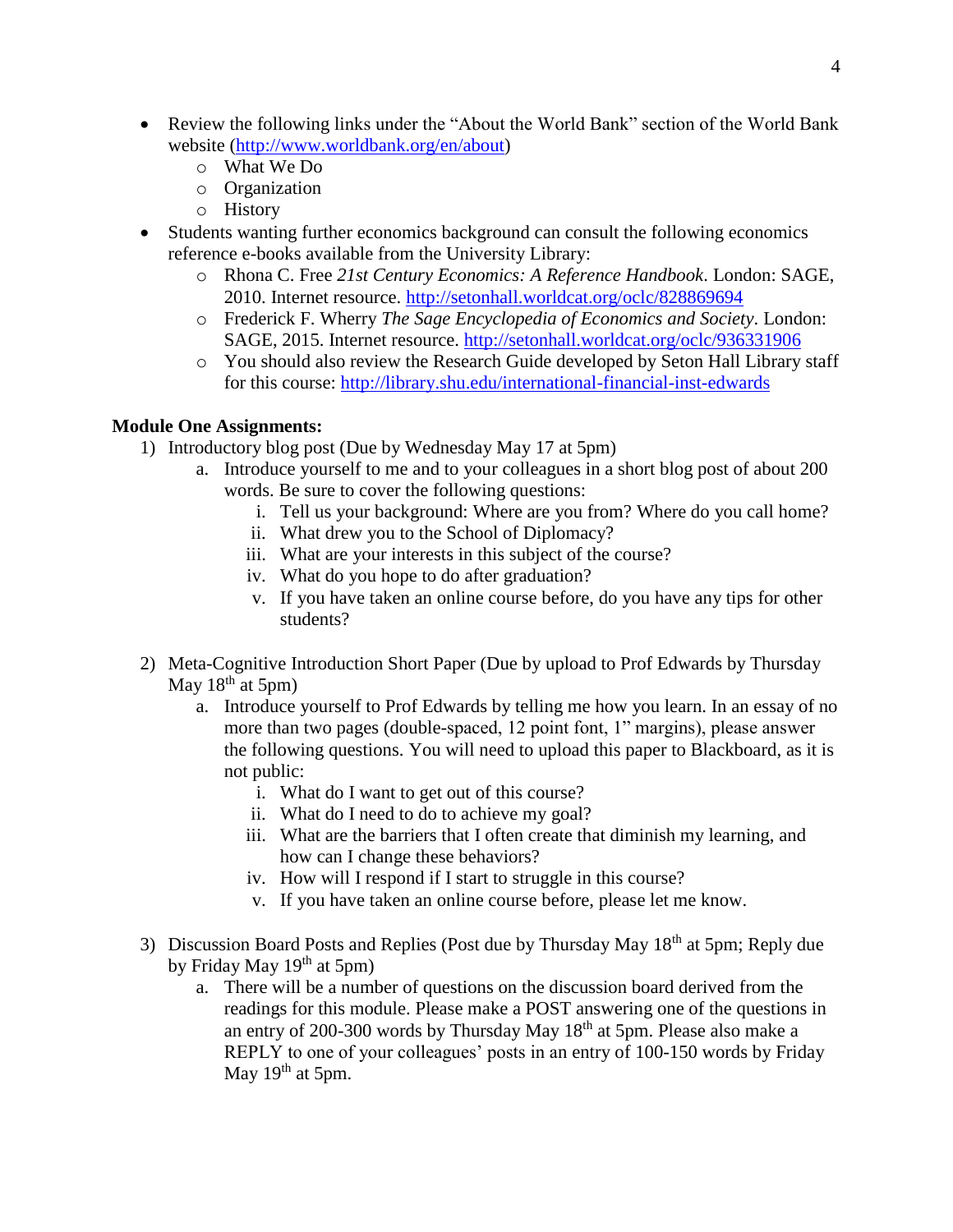# **Module Two – Surveillance and Conditional Lending at the International Monetary Fund (May 21 – May 26)**

### **Learning Objectives:**

- Describe how the IMF's influence differs across country contexts
- Summarize the multiple challenges posed by the question "Does the IMF Matter?"
- Describe the barriers to making IMF surveillance meaningful
- Analyze what existing studies suggest about how IMF conditionality should be designed

### **Required Readings:**

- Beth Simmons. 2000. International Law and State Behavior: Commitment and Compliance in International Monetary Affairs. *American Political Science Review* 94(4):819-835.
- Martin S. Edwards and Stephanie Senger. 2015. Listening to Advice: Assessing the External Impact of IMF Article IV Consultations of the United States, 2010–2011. *International Studies Perspectives* 16(3):312-326.
- Martin C. Steinwand and Randall W. Stone. 2008. The International Monetary Fund: A Review of Recent Evidence. *Review of International Organizations* 3(2): 123-149.
- Irfan Nooruddin and Joel W. Simmons. 2006. The Politics of Hard Choices: IMF Programs and Government Spending. *International Organization* 60(4):1001-1033.
- Axel Dreher and Martin Gassebner, 2012. Do IMF and World Bank Programs Induce Government Crises? An Empirical Analysis. *International Organization* 66(2):329-358.

### **Supplemental Readings:**

- Review the following factsheets from the IMF website:
	- o Surveillance:<http://www.imf.org/en/About/Factsheets/IMF-Surveillance>
	- o Lending:<http://www.imf.org/en/About/Factsheets/IMF-Lending>
- Students wanting further economics background can consult the following economics reference e-books available from the University Library:
	- o Rhona C. Free *21st Century Economics: A Reference Handbook*. London: SAGE, 2010. Internet resource.<http://setonhall.worldcat.org/oclc/828869694>
	- o Frederick F. Wherry *The Sage Encyclopedia of Economics and Society*. London: SAGE, 2015. Internet resource.<http://setonhall.worldcat.org/oclc/936331906>
	- o You should also review the Research Guide developed by Seton Hall Library staff for this course:<http://library.shu.edu/international-financial-inst-edwards>

### **Module Two Assignments:**

- 1) Analytic blog post (Due by Wednesday May 24 at 5pm)
	- a. A skill that you need to sharpen is the ability to translate the findings of academic research into policy implications. To do this, please write a blog post of 500-600 words in which you answer ONE of the following questions:
		- i. Taking the lessons of the readings for this module, how can IMF surveillance be better designed?
		- ii. Taking the lessons of the readings for this module, how can IMF lending be better designed?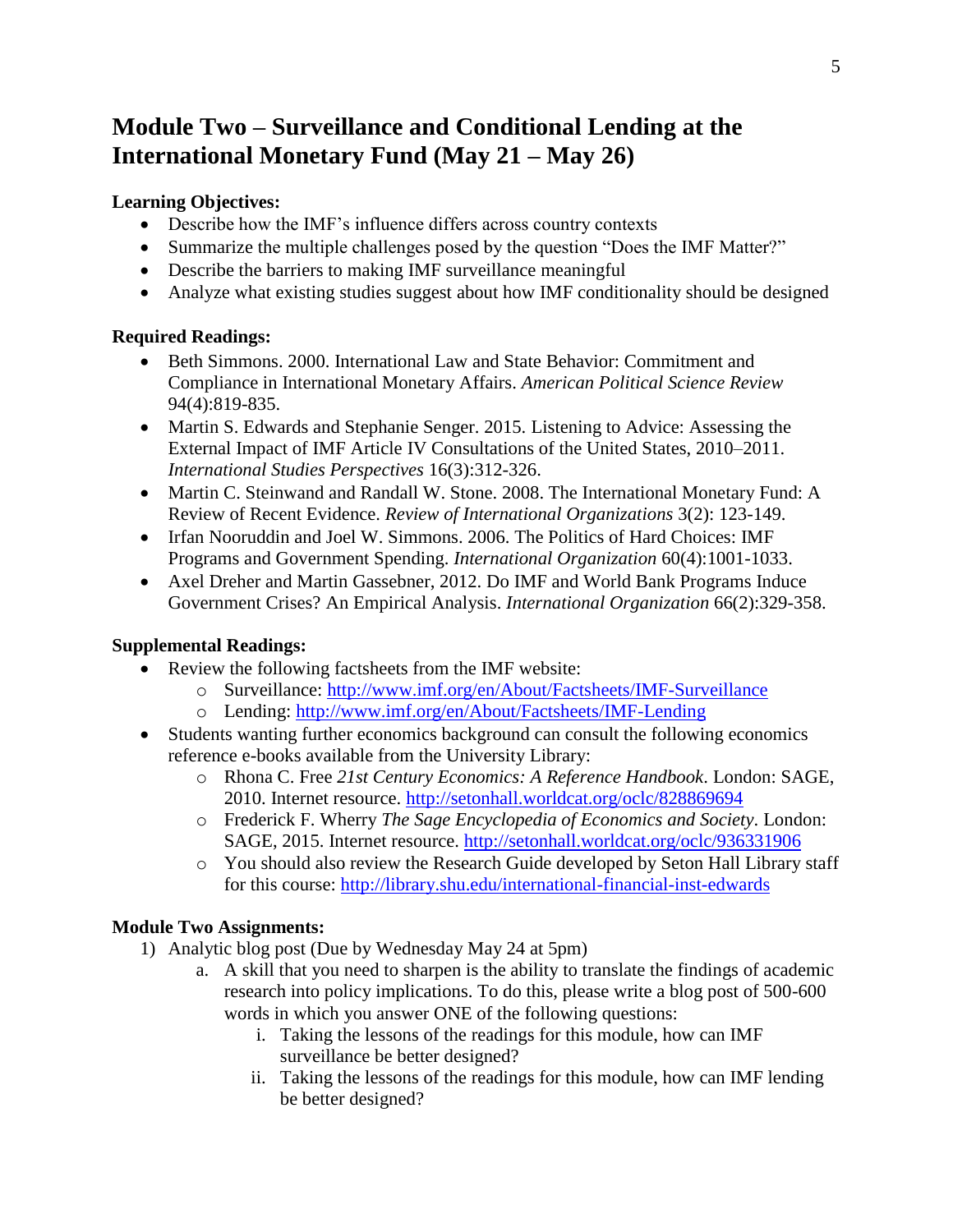- 2) Discussion Board Posts and Replies (Post due by Thursday May  $25<sup>th</sup>$  at 5pm; Reply due by Friday May  $26<sup>th</sup>$  at 5pm)
	- a. There will be a number of questions on the discussion board derived from the readings for this module. Please make a POST answering one of the questions in an entry of 200-300 words by Thursday May  $25<sup>th</sup>$  at 5pm. Please also make a REPLY to one of your colleagues' posts in an entry of 100-150 words by Friday May  $26<sup>th</sup>$  at 5pm.

### **Module Three – Conditional Lending at the World Bank (May 27 – June 2)**

### **Learning Objectives:**

- Describe how the World Bank's influence differs across country contexts
- Summarize the multiple challenges posed by the question "Does the World Bank Matter?"
- Describe the challenges the World Bank faces in designing lending programs
- Analyze what existing studies suggest about how World Bank lending should be designed

#### **Required Readings:**

- Axel Dreher, Jan-Egbert Sturm, and James Raymond Vreeland. 2009. Development aid and international politics: Does membership on the UN Security Council influence World Bank decisions? *Journal of Development Economics* 88(1):1-18.
- Christopher Kilby. 2015. Assessing the impact of World Bank preparation on project outcomes. *Journal of Development Economics* 115:111-123.
- Wendy Hunter and David S. Brown. 2000. World Bank Directives, Domestic Interests, and the Politics of Human Capital Investment in Latin America. *Comparative Political Studies* 33(1):113-133.
- Matthew S. Winters. 2010. Choosing to Target: What Types of Countries Get Different Types of World Bank Projects. *World Politics* 62(3):422-458.
- Catherine Weaver. 2007. The World's Bank and the Bank's World. *Global Governance* 13(4):493-512.

### **Supplemental Readings:**

- Review the following:
	- o World Bank evaluation results here:<http://scorecard.worldbankgroup.org/>
	- o Tabs on "about results" and "aid effectiveness" here <http://www.worldbank.org/en/results/overview#1>
- Students wanting further economics background can consult the following economics reference e-books available from the University Library:
	- o Rhona C. Free *21st Century Economics: A Reference Handbook*. London: SAGE, 2010. Internet resource.<http://setonhall.worldcat.org/oclc/828869694>
	- o Frederick F. Wherry *The Sage Encyclopedia of Economics and Society*. London: SAGE, 2015. Internet resource.<http://setonhall.worldcat.org/oclc/936331906>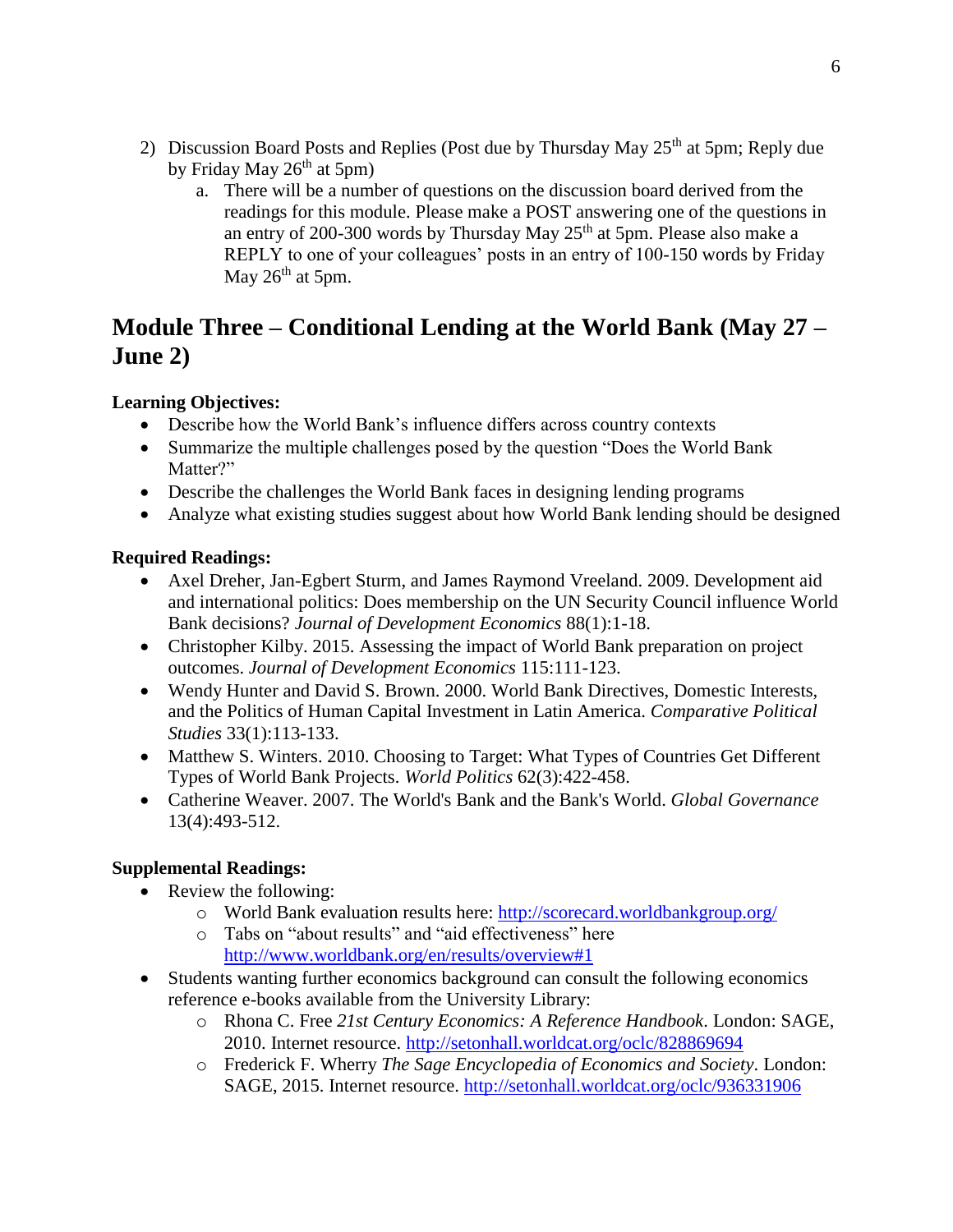o You should also review the Research Guide developed by Seton Hall Library staff for this course:<http://library.shu.edu/international-financial-inst-edwards>

### **Module Three Assignments:**

- 1) Analytic blog post (Due by Tuesday May 30 at 5pm)
	- a. A skill that you need to sharpen is the ability to translate the findings of academic research into policy implications. To do this, please write a blog post of 500-600 words in which you answer the following question: Taking the lessons of the readings for this module, how can World Bank lending be better designed?
- 2) Discussion Board Posts and Replies (Post due by Wednesday May  $31<sup>st</sup>$  at 5pm; Reply due by Thursday June  $1<sup>st</sup>$  at 5pm)
	- a. There will be a number of questions on the discussion board derived from the readings for this module. Please make a POST answering one of the questions in an entry of 200-300 words by Wednesday May 31<sup>st</sup> at 5pm. Please also make a REPLY to one of your colleagues' posts in an entry of 100-150 words by Thursday June  $1<sup>st</sup>$  at 5pm.

# **Module Four – The IFIs respond to the Global Economic Crisis (June 3 – June 8)**

### **Learning Objectives:**

- Analyze the costs and benefits of proposed reforms to the IFIs
- Understand the limits of the IMF's leverage in developed countries
- Analyze the lessons of the Global Economic Crisis for reforming the IMF and World Bank

### **Required Readings:**

- Group of 20. 2009. London Summit Final Communique.
- United Nations. 2009. Report of the Commission of Experts of the President of the United Nations General Assembly on Reforms of the International Monetary and Financial System. Chapters One and Four.
- International Monetary Fund. 2011. IMF Performance in the Run-Up to the Financial and Economic Crisis. Independent Evaluation Office.
- Mark Weisbrot, Rebecca Ray, Jake Johnston, Jose Antonio Cordero and Juan Antonio Montecino. 2009. IMF‐Supported Macroeconomic Policies and the World Recession. Center for Economic and Policy Research. Pages 1-9.
- Ali Barak Guven. 2012. The IMF, The World Bank, and the Global Economic Crisis: Exploring Paradigm Continuity. *Development and Change* 43(4):493-512.

### **Supplemental Readings:**

- Review the following:
	- o Independent Evaluation Group. 2011. The World Bank Group's Response to the Global Economic Crisis : Phase 1. Washington, DC: World Bank. <https://openknowledge.worldbank.org/handle/10986/2277>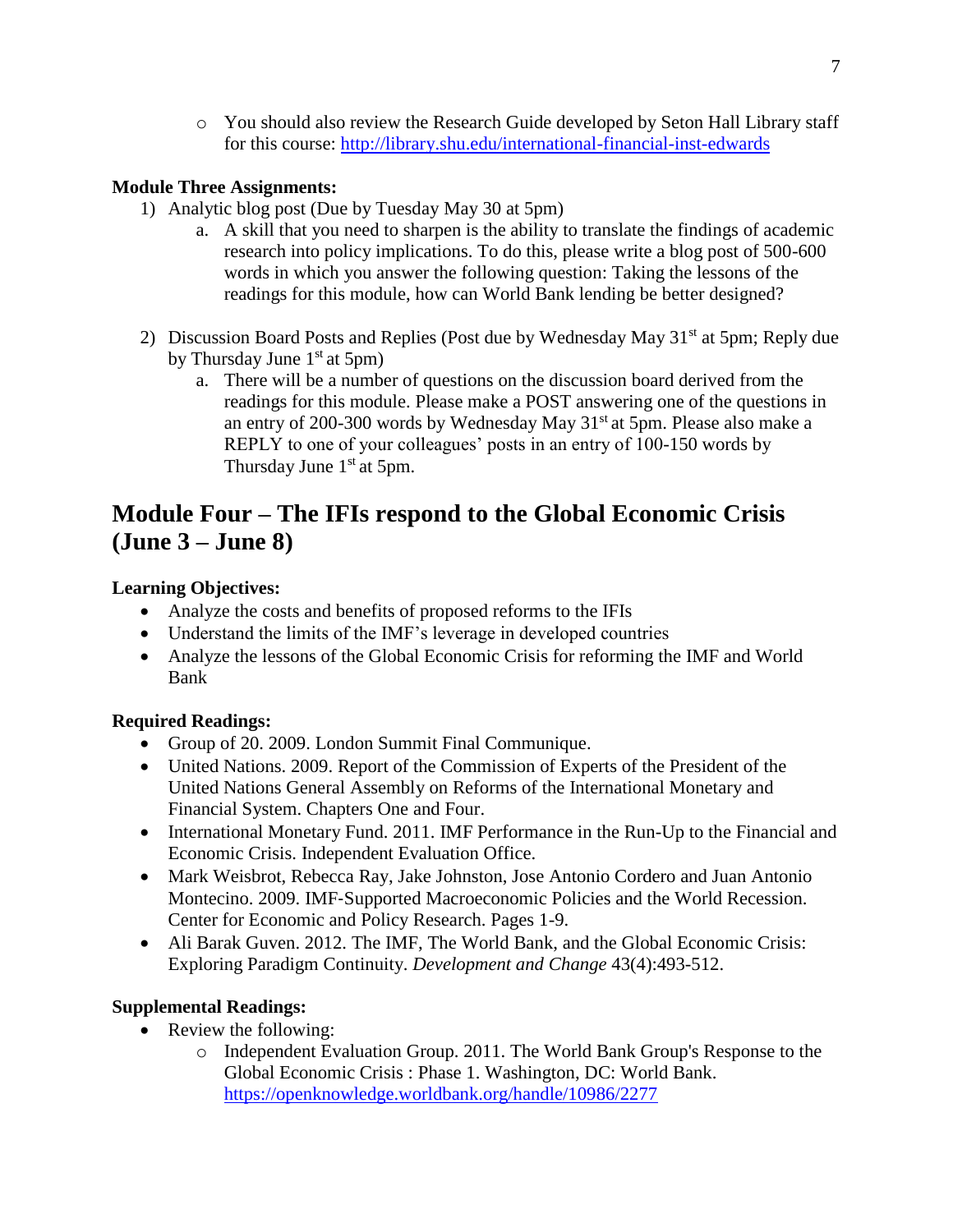- o Jorgen Elmeskov, ["The General Economic Background to the Crisis"](https://www.oecd.org/eco/42843570.pdf) Paper for G20 Workshop "Causes of the Crisis: Key Lessons" Mumbai, 24-26 May, 2009.
- Students wanting further economics background can consult the following economics reference e-books available from the University Library:
	- o Rhona C. Free *21st Century Economics: A Reference Handbook*. London: SAGE, 2010. Internet resource.<http://setonhall.worldcat.org/oclc/828869694>
	- o Frederick F. Wherry *The Sage Encyclopedia of Economics and Society*. London: SAGE, 2015. Internet resource.<http://setonhall.worldcat.org/oclc/936331906>
	- o You should also review the Research Guide developed by Seton Hall Library staff for this course:<http://library.shu.edu/international-financial-inst-edwards>

### **Module Four Assignments:**

- 1) Analytic blog post (Due by Tuesday June 6 at 5pm)
	- a. A skill that you need to sharpen is the ability to translate the findings of academic research into policy implications. To do this, please write a blog post of 500-600 words in which you answer the following question: *Taking the lessons of the readings for this module, why was the UN's influence in managing the response to the Global Economic Crisis so meager? Should it be strengthened, and how could it be?*
- 2) Discussion Board Posts and Replies (Post due by Wednesday June 7th at 5pm; Reply due by Thursday June 8th at 5pm)
	- a. There will be a number of questions on the discussion board derived from the readings for this module. Please make a POST answering one of the questions in an entry of 200-300 words by Wednesday June 7th at 5pm. Please also make a REPLY to one of your colleagues' posts in an entry of 100-150 words by Thursday June 8th at 5pm.

# **Module Five – The IFIs Respond to Regional Development Banks (June 9 – June 14)**

### **Learning Objectives:**

- Connect policy developments to theoretical insights from the first part of the course
- Analyze the US policy response to the development of NDB and AIIB
- Identify potential areas of complementarity and competition between the IFIs and NDB and AIIB

### **Required Readings:**

- Raj M. Desai and James Raymond Vreeland. 2011. Global Governance in a Multipolar World: The Case for Regional Monetary Funds. *International Studies Review* 13(1):109- 121.
- Hongying Wang. 2016. New Multilateral Development Banks: Opportunities and Challenges for Global Governance. Council on Foreign Relations Discussion Paper.
- Scott Morris. 2016. Responding to AIIB: U.S. Leadership at the Multilateral Development Banks in a New Era. Council on Foreign Relations Discussion Paper.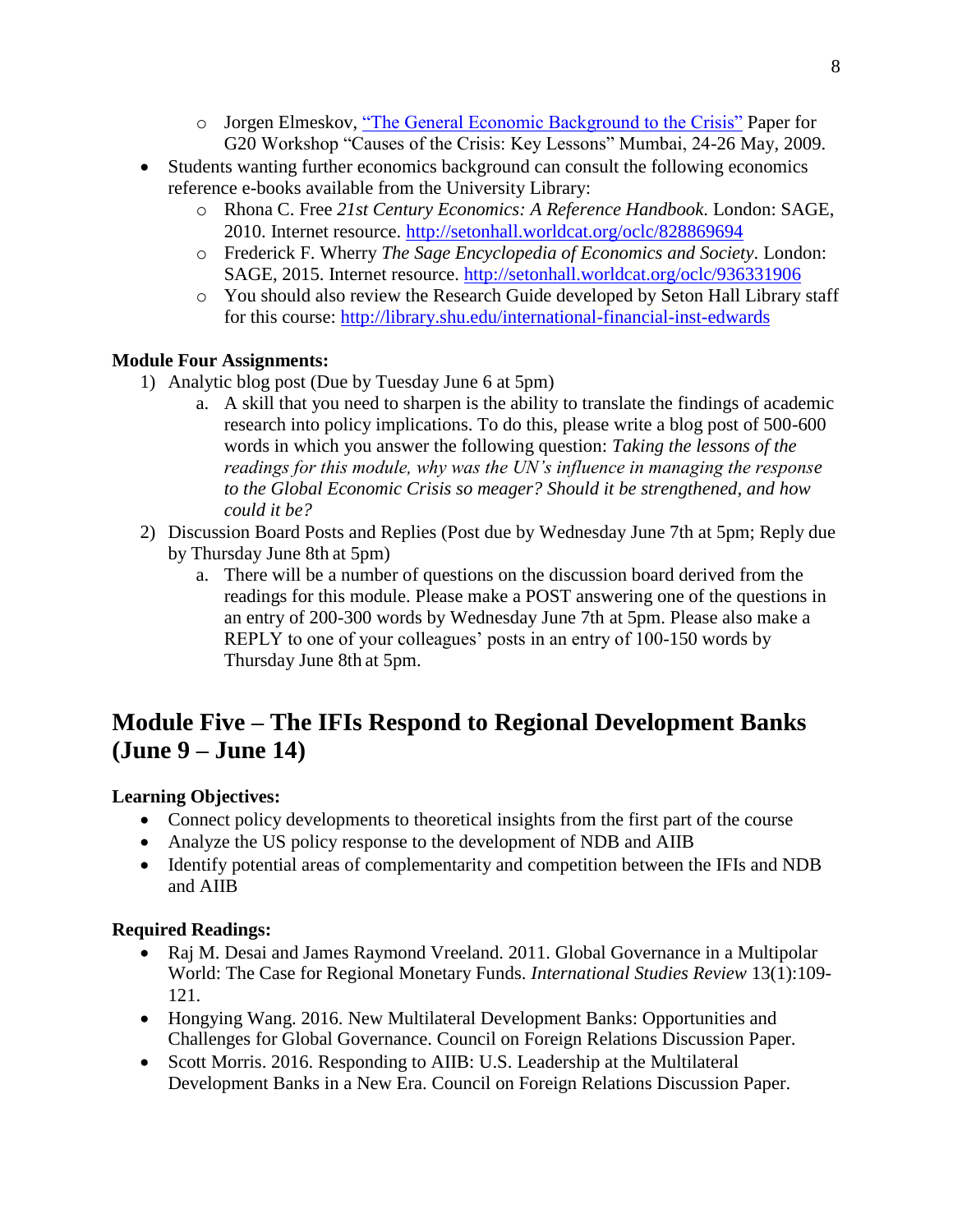#### **Supplemental Readings:**

- Review the following:
	- o U.S. Congressional Research Service. Asian Infrastructure Investment Bank (AIIB) (R44754; February 3, 2017), by Martin A. Weiss.
	- o <https://fas.org/sgp/crs/row/R44754.pdf>
- Students wanting further economics background can consult the following economics reference e-books available from the University Library:
	- o Rhona C. Free *21st Century Economics: A Reference Handbook*. London: SAGE, 2010. Internet resource.<http://setonhall.worldcat.org/oclc/828869694>
	- o Frederick F. Wherry *The Sage Encyclopedia of Economics and Society*. London: SAGE, 2015. Internet resource.<http://setonhall.worldcat.org/oclc/936331906>
	- o You should also review the Research Guide developed by Seton Hall Library staff for this course:<http://library.shu.edu/international-financial-inst-edwards>

#### **Module Five Assignments:**

- 1) Analytic blog post (Due by Monday June 12 at 5pm)
	- a. A skill that you need to sharpen is the ability to translate the findings of academic research into policy implications. To do this, please write a blog post of 500-600 words in which you answer the following question: *If you were advising the IMF Managing Director OR the President of the World Bank Group, how would you advise them to meet the challenge of these new development banks?*
- 2) Discussion Board Posts and Replies (Post due by Tuesday June 13th at 5pm; Reply due by Wednesday June 14th at 5pm)
	- a. There will be a number of questions on the discussion board derived from the readings for this module. Please make a POST answering one of the questions in an entry of 200-300 words by Tuesday June 13th at 5pm. Please also make a REPLY to one of your colleagues' posts in an entry of 100-150 words by Wednesday June 14th at 5pm.

### **Module Six – The Future of the IFIs (June 15 – June 20)**

#### **Learning Objectives:**

- Analyze the costs and benefits of proposed reforms to the IFIs
- Understand the limits of the IMF's leverage in developed countries
- Understand the challenges that both the IMF and World Bank face in the coming years

#### **Required Readings:**

- Daniel Drezner. 2012. The Irony of Global Economic Governance: The System Worked. Council on Foreign Relations Working Paper.
- Scott Morris and Madeleine Gleave. 2015. The World Bank at 75. Center for Global Development Policy Paper 058.
- Barry Eichengreen and Ngaire Woods. 2015. The IMF's Unmet Challenges. *Journal of Economic Perspectives* 30(1):29-52.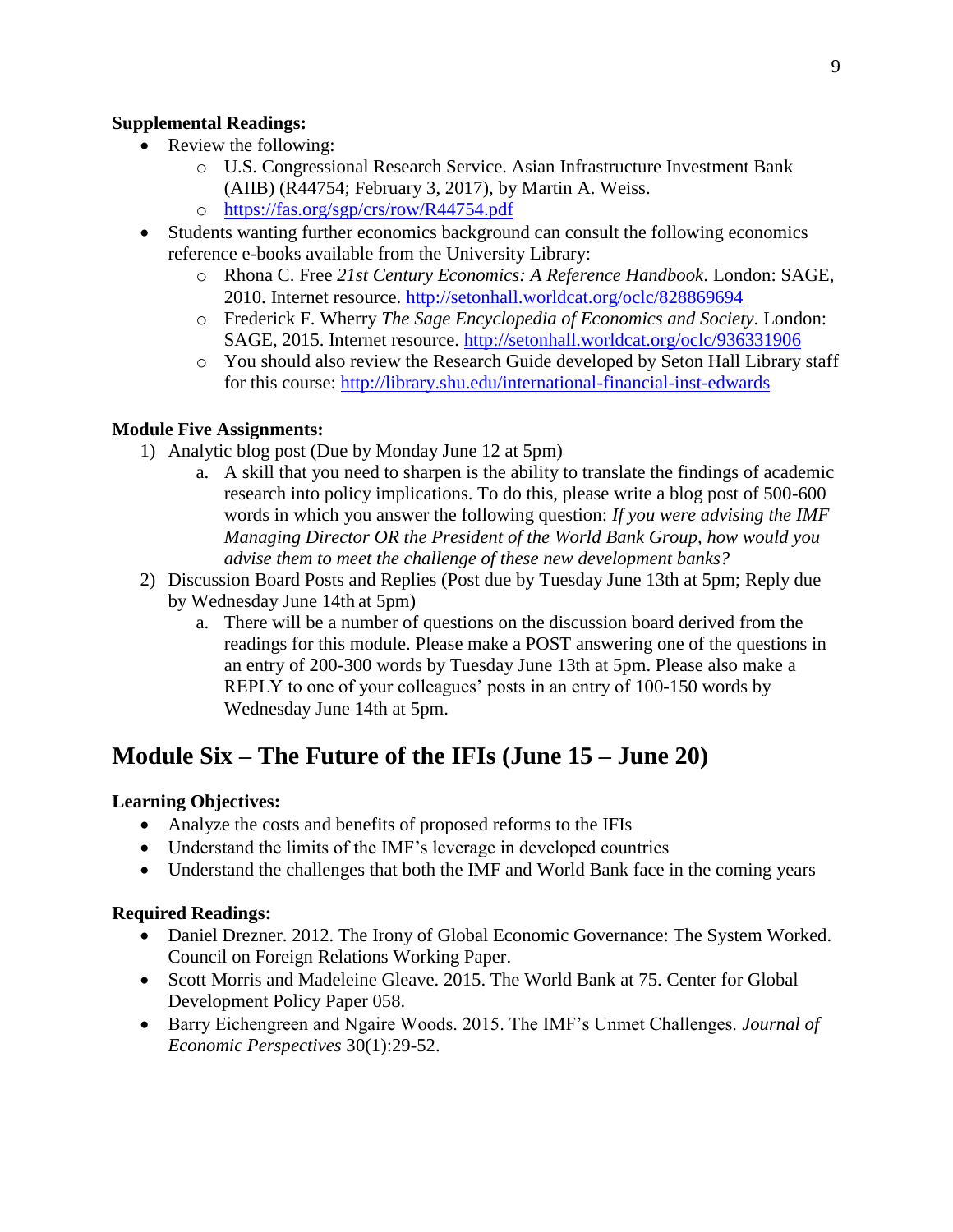#### **Supplemental Readings:**

- Students wanting further economics background can consult the following economics reference e-books available from the University Library:
	- o Rhona C. Free *21st Century Economics: A Reference Handbook*. London: SAGE, 2010. Internet resource.<http://setonhall.worldcat.org/oclc/828869694>
	- o Frederick F. Wherry *The Sage Encyclopedia of Economics and Society*. London: SAGE, 2015. Internet resource.<http://setonhall.worldcat.org/oclc/936331906>
	- o You should also review the Research Guide developed by Seton Hall Library staff for this course:<http://library.shu.edu/international-financial-inst-edwards>

### **Module Six Assignments:**

- 1) Analytic blog post (Due by Sunday June 18 at 5pm)
	- a. A skill that you need to sharpen is the ability to translate the findings of academic research into policy implications. To do this, please write a blog post of 500-600 words in which you answer the following question: *If you were advising the IMF Managing Director OR the President of the World Bank Group, how would you advise them to best meet any of the challenges posed in this week's readings?*
- 2) Discussion Board Posts and Replies (Post due by Monday June 19th at 5pm; Reply due by Tuesday June 20th at 5pm)
	- a. There will be a number of questions on the discussion board derived from the readings for this module. Please make a POST answering one of the questions in an entry of 200-300 words by Monday June 19th at 5pm. Please also make a REPLY to one of your colleagues' posts in an entry of 100-150 words by Tuesday June 20th at 5pm.

# **Technology Service Desk**

The first point of contact for any technology related question or problem is Seton Hall University's Technology Service Desk. Contact the Technology Service Desk by phone by calling (973) 275-2222 or via e-mail at [servicedesk@shu.edu.](mailto:servicedesk@shu.edu)

The Technology Service Desk is staffed by IT professionals Monday through Friday from 8 a.m. through 11 p.m. The Technology Service Desk provides phone support for most University applications, including the Blackboard Learning Management System, Microsoft Windows, and the Microsoft Office suite.

For more tips and technical information, go to [Seton Hall's Technology Blog.](http://blogs.shu.edu/technology)

# **Statement on Students with Disabilities**

It is the policy and practice of Seton Hall University to promote inclusive learning environments. If you have a documented disability you may be eligible for reasonable accommodations in compliance with University policy, the Americans with Disabilities Act, Section 504 of the Rehabilitation Act, and/or the New Jersey Law against Discrimination. Please note that students are not permitted to negotiate accommodations directly with professors. To request accommodations or assistance, please self-identify with the Office for Disability Support